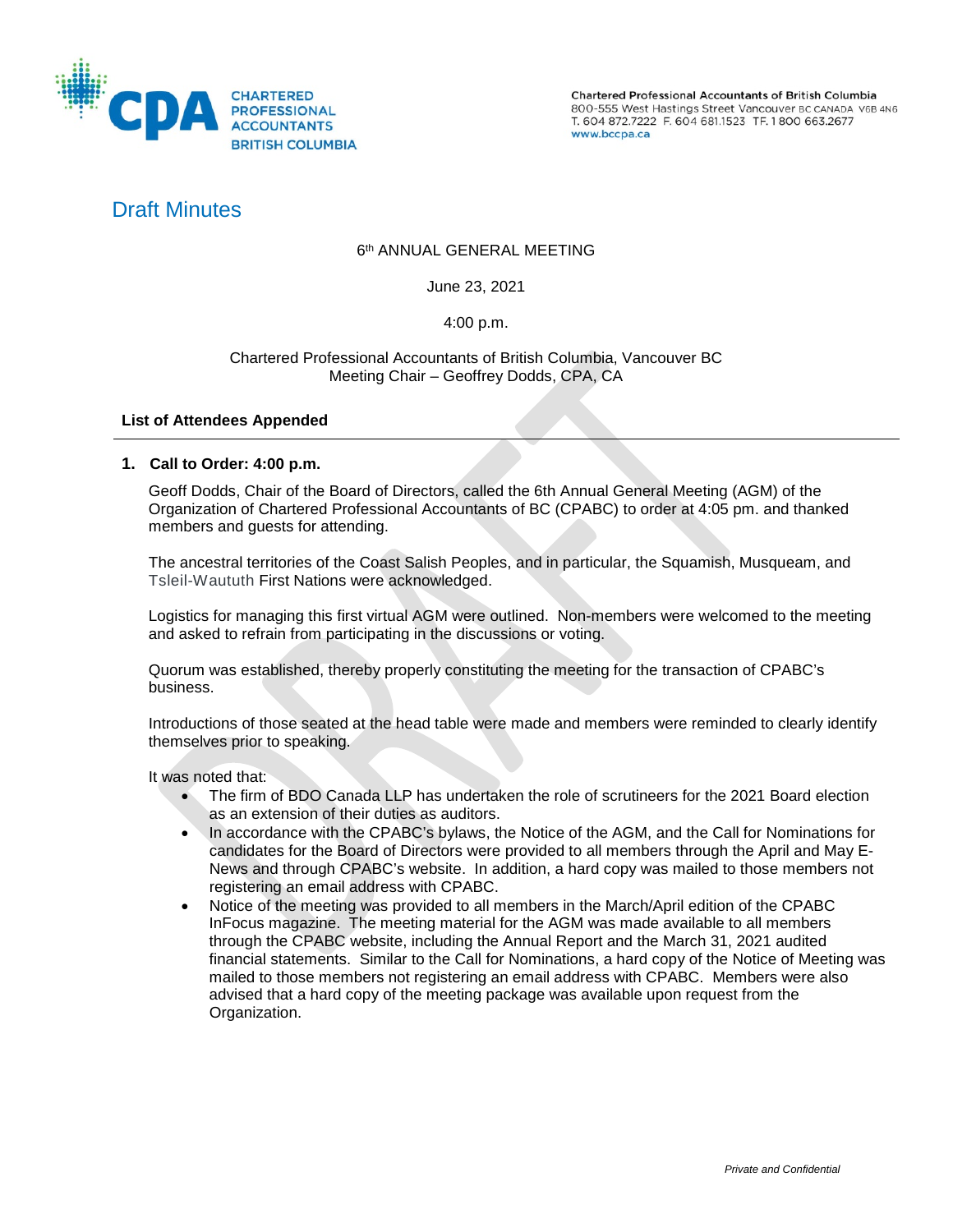

*Annual General Meeting – June 23, 2021* - 2 –

### **2. The Membership**

All members who had joined the CPABC in the past year were asked to identify themselves giving their names and place of residence. There were no new members present. Since the 2020 AGM, CPABC had received notification of the deaths of 78 members.

### **3. Chair's Report**

It was noted that as at the fiscal year-end, there were approximately 38,000 members and 6,200 students pursuing the CPA designation.

It also was noted that the Annual Report, which was made available to all members on the website, outlined CPABC's activities for the year.

A brief overview of the past year was provided. Of note:

- In spite of the COVID-19 pandemic, CPABC continued to discharge its statutory mandate.
- In 2020-2021, major initiatives were aligned with CPABC's three-year rolling plan and continued to enhance the protection of the public, member and student services, and operational effectiveness.
- COVID-19 put considerable strain and unprecedented challenges on businesses and individuals, including on CPABC. Health and safety measures had a significant impact on CPABC's operations and program delivery, and required the organization to be nimble, creative and resilient.
- The Board feels the organization is well positioned to continue managing through the pandemic and into the future.
- With a firm focus on protecting the public, CPABC pivoted all regulatory committees to enable ongoing and effective regulation within a remote environment
- To enhance member support, CPABC is just completing the implementation of a learning management system to better meet members' changing preference for on-line learning and content. Although planning for such a significant system began well before the pandemic, the timing has ended up being very fortuitous given the shift to remote delivery of programs and the resulting shift in member preferences for on-line delivery.
- CPABC continued to build awareness of the education programs and training, with particular focus on the experience verification route, and increased outreach to employers.
- The profession is also assessing shifts to the pre-certification education requirement and is continuing to look to the future through the Foresight initiative.
- CPABC further developed an Indigenous strategy and enhanced the financial literacy program, which will have a positive impact in BC communities and make the profession even stronger. In that regard, strong working relationships are being built with various Indigenous groups and communities.
- CPABC also focused on finding ways to support the government's anti-money laundering (AML) initiatives and developed additional educational resources for members.
- COVID-19 also had an impact on many of CPABC's signature events. Instead of the typical ceremonies and celebrations, congratulations were delivered virtually to the students who successfully passed the Common Final Exam and to members receiving awards for the following categories: Early Achievement, Distinguished Service, Fellowships, and Lifetime Achievement.

In closing, all members were thanked for their support of CPABC. In addition, volunteers and staff were acknowledged for their efforts, commitment, and contribution to the profession.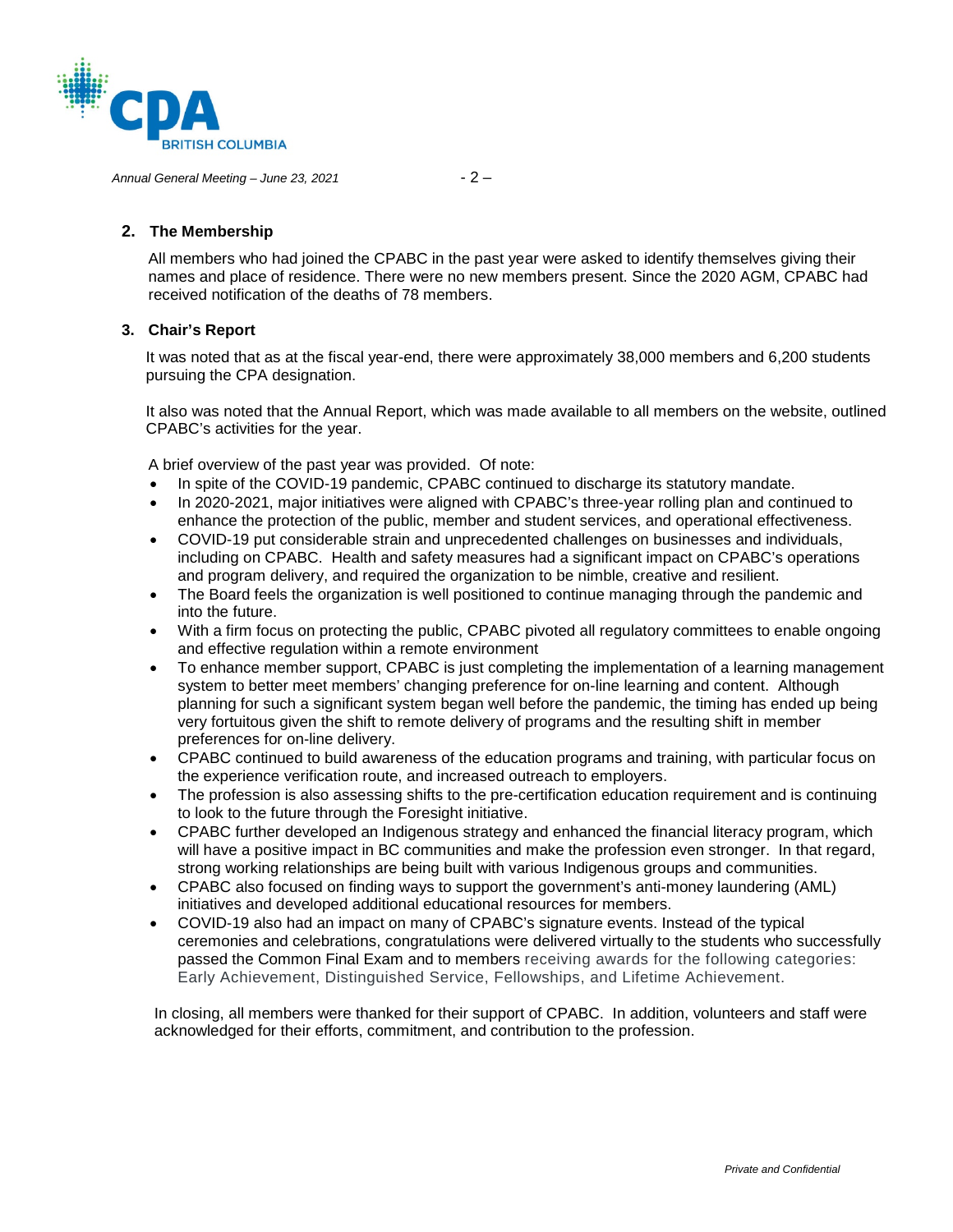

*Annual General Meeting – June 23, 2021* - 3 –

#### **4. Financial Statements for the Year Ended March 31, 2021**

The Treasurer noted that the audited financial statements of CPABC, as well as a management discussion and analysis, had been provided to all members on the AGM website, or on request by contacting CPABC. In addition, it was noted that the audited financial statements of the Benevolent Fund were available upon request.

The auditors' representative as well as this year's scrutineers, Brian Szabo, Jasmine Buttar, and Julia Tan respectively, from BDO Canada LLP, were recognized.

The Board's responsibilities regarding the financial resources of CPABC were outlined, as was the role of the Audit Committee.

A brief overview of the financial statements was provided following which it was noted that both the Audit Committee and the Board had approved the audited statements that were being presented for information at the Annual General Meeting.

#### **5. Notice of Motions**

*(The Notice of Motions package is attached to, and forms part of, the official minutes of the 2021 AGM, retained at the CPABC office.)* 

It was noted that the Notice of Motions was made available to all members on the website, voting on all resolutions was conducted on-line and that all members, including those present, had the opportunity to vote on the nine resolutions therein.

Erica Graham, Chair of the Bylaws Committee, and all the volunteer members of the Committee were acknowledged.

The voting results on each resolution were provided.

- Resolution 1 Minutes of the 5th CPABC Annual General Meeting of September 9, 2020 has been approved at the AGM by the votes cast electronically and by proxy.
- Resolution 2 the appointment of BDO Canada LLP as the external auditor of the Chartered Professional Accountants of British Columbia ("CPABC") and its related entities for the year ending March 31, 2022 - has been approved at the AGM by the votes cast electronically and by proxy.
- Resolution 3 Virtual General Meetings: the amendments to Bylaws 203, 206 and 207 that were approved by the board on May 27, 2021, are confirmed in accordance with section 28(1) of the *Chartered Professional Accountants Act*, to come into force in accordance with section 28(4) of the Act – has been approved at the AGM by the votes cast electronically and by proxy.
- Resolution 4 Self-Reporting of Bankruptcy or Insolvency: the amendments to Bylaws 100, 408, 511, 80 and 908 that were approved by the board on May 27, 2021, are confirmed in accordance with section 28 of the *Chartered Professional Accountants Act*, to come into force in accordance with section 28(4) of the Act- has been approved at the AGM by the votes cast electronically and by proxy.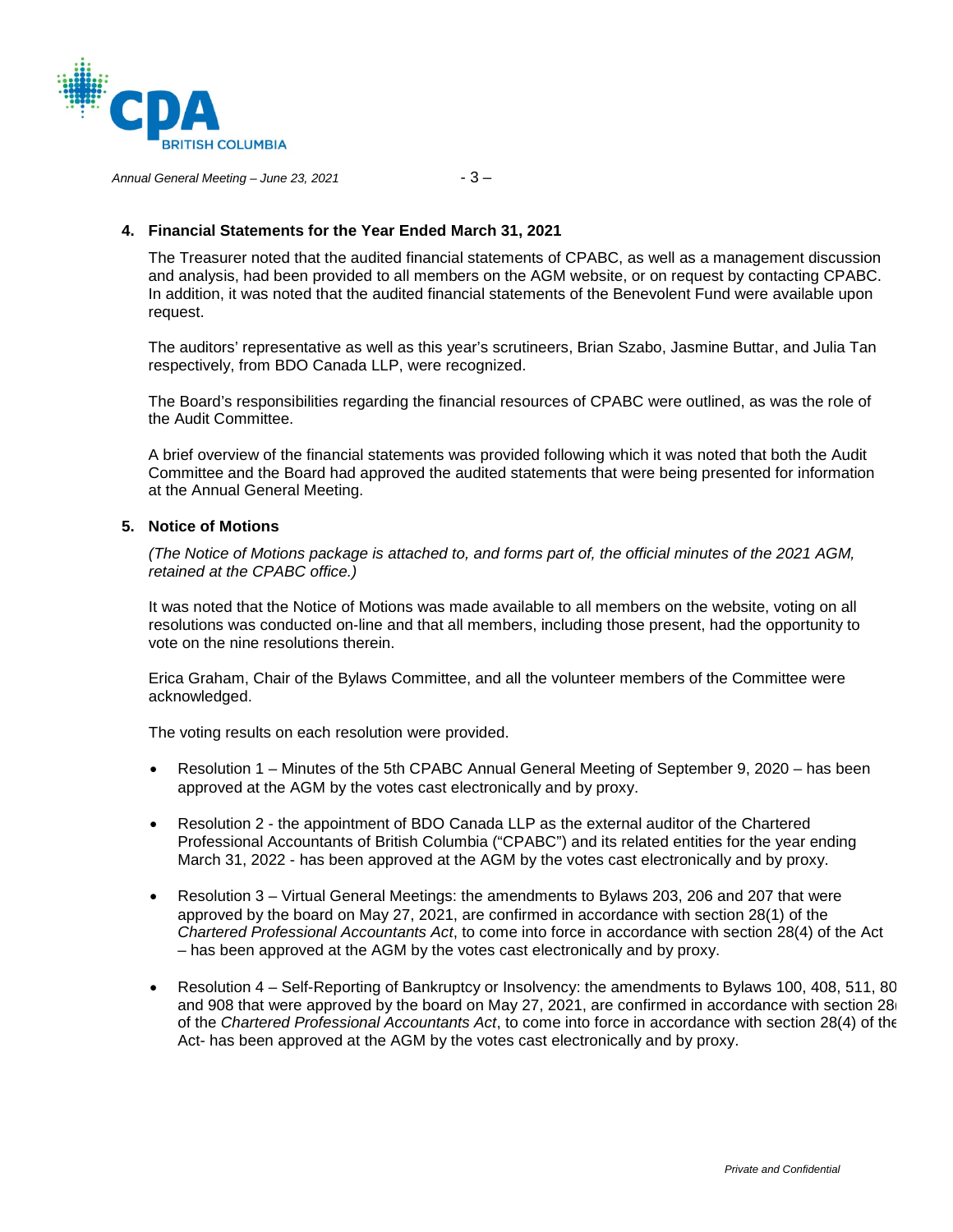

*Annual General Meeting – June 23, 2021* - 4 –

As was previously mentioned, voting on all the resolutions in the Notice of Motions was conducted on-line and all members in the meeting had the opportunity to vote; therefore, there were no remaining votes to be cast by anyone in attendance. Three proxy votes were received by the close of voting and those votes have been included in the count.

#### **6. Board of Directors Election 2021 thru 2024**

By way of background it was noted that the CPABC Board oversees all of the functions of CPABC under the Act and Bylaws, including:

- 1. Setting policies and delegating authority to Governance Committees, our President and Chief Executive Officer, Regulatory Committees and/or Board Task Forces.
- 2. Setting the strategic direction and policies to accomplish CPABC's statutory objects.

It was noted that the current Board of the Chartered Professional Accountants of BC was comprised of 3 public representatives and 16 members, 15 were elected while one was initially elected and had their threeyear term extended under the bylaws given their leadership position.

It also was noted that following this AGM, the new Board of the Chartered Professional Accountants of BC will comprise 20 members – 3 public representatives and 17 elected members.

As noted in the numerous communications to members there were five vacant Board positions to fill at this Annual General Meeting.

The assembly was advised of the process undertaken to identify the skills and attributes being sought in incoming Board members including the development of a skills and diversity matrix and conducting a gap analysis. As noted in the election materials on the website, identified priority competency areas being sought for the 2021 director election were:

- Visionary leadership to anticipate future changes;
- Risk and reputation management;
- Significant leadership experience, including strategy development and implementation;
- Public policy; and
- Future of education.

It was noted that to maintain the minimum geographic representation requirements set out in Bylaw Regulation 200/2(2), at least one of these five vacant positions needed to be filled by a candidate from the Interior region. The remaining four vacancies may be filled by candidates from any region in British Columbia, as the other geographical representation requirements set out in Bylaw Regulation 200/2(2) will be satisfied by incumbent board members who continue to serve.

Since only one nomination for election to the Board was received for the Interior region, that individual will be declared elected by acclamation.

It also was noted that voting closed on June 16, 2021 following which the scrutineer's report was received and all candidates were notified of the outcome. The following individuals were declared elected in alphabetical order:

- John Bunting
- Lisa Ethans
- Peter Guo
- Wendy Ham
- John Mackenzie (by acclamation).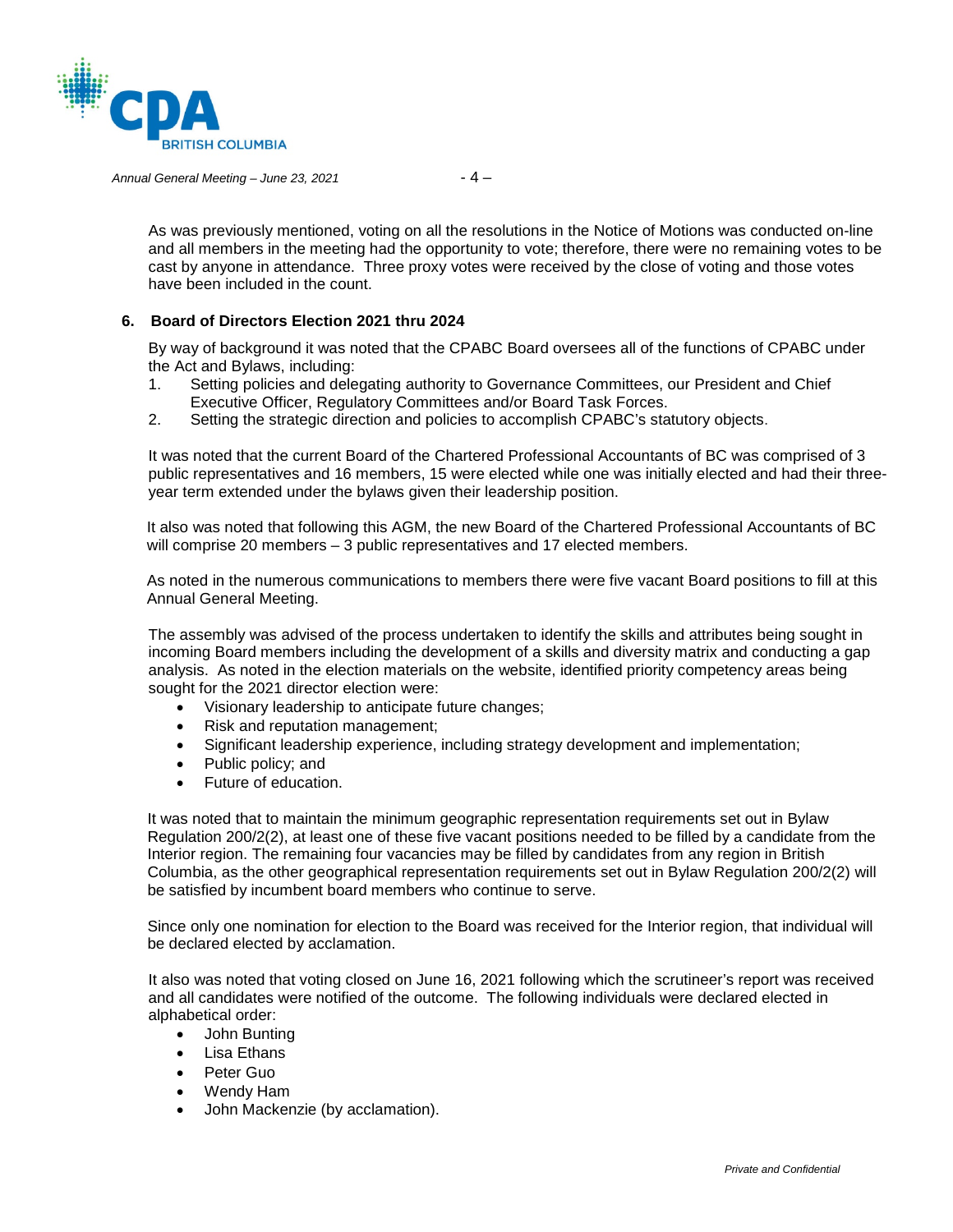

#### *Annual General Meeting – June 23, 2021* - 5 –

All candidates were thanked for putting their names forward for consideration by the membership. Candidates not selected were encouraged to seek out other volunteer opportunities with CPABC on committees or forums or within their communities.

The newly elected Board members were congratulated. Continuing Board members in attendance were also recognized as were Martha Thomas who was stepping down from the Board and Elizabeth Jackson, one of the public representatives who had reached her maximum term limit.

#### **7. Other Business**

In answer to a question with respect to the Indigenous strategy which is funded through the Strategic Opportunity Fund, it was noted that the purpose of Strategic Opportunity Fund is to fund significant projects that can be undertaken to benefit the profession or public interest without impacting member fees and that the financial statements reflected only the costs incurred during the first year of a multiple-year strategy.

#### **8. Conclusion**

There being no further business, the meeting was declared concluded at 4:40 p.m.